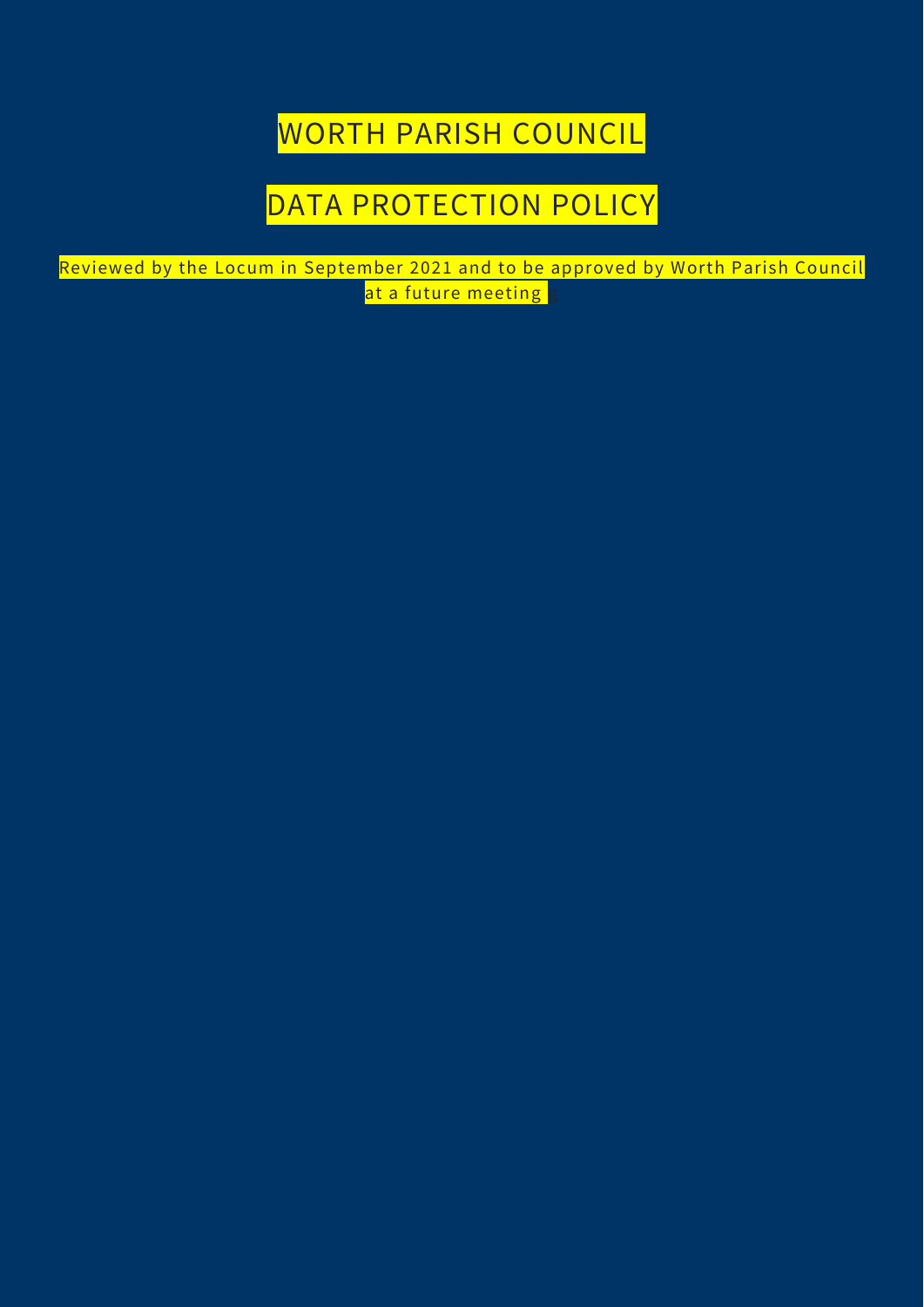# **Introduction**

We hold personal data about our employees, residents, suppliers and other individuals for a variety of Council purposes.

This policy sets out how we seek to protect personal data and ensure that Councillors and Officers understand the rules governing their use of personal data to which they have access in the course of their work. In particular, this policy requires Officers to ensure that the Data Protection Officer (DPO) be consulted before any significant new data processing activity is initiated to ensure that relevant compliance steps are addressed.

# **Definitions**

| <b>Business</b> | The purposes for which personal data may be used by us:                                                                                                                                                                                                                                                                                                                                                                                                                                                                                                                                                                                                                                                                                                                                                                                                                  |
|-----------------|--------------------------------------------------------------------------------------------------------------------------------------------------------------------------------------------------------------------------------------------------------------------------------------------------------------------------------------------------------------------------------------------------------------------------------------------------------------------------------------------------------------------------------------------------------------------------------------------------------------------------------------------------------------------------------------------------------------------------------------------------------------------------------------------------------------------------------------------------------------------------|
| purposes        | Personnel, administrative, financial, statutory and legislative purposes, payroll,<br>consultations and business development purposes.                                                                                                                                                                                                                                                                                                                                                                                                                                                                                                                                                                                                                                                                                                                                   |
|                 | Council purposes include the following:<br>Compliance with our legal, regulatory and corporate governance<br>obligations and good practice<br>Gathering information as part of investigations by regulatory bodies or in<br>connection with legal proceedings or requests<br>Ensuring Council policies are adhered to (such as policies covering email and<br><i>internet use</i> )<br>Operational reasons, such as recording transactions, training and quality<br>control, ensuring the confidentiality of sensitive information, security vetting<br>and checking<br>Investigating complaints<br>Checking references, ensuring safe working practices, monitoring and<br>managing staff access to systems and facilities and staff absences,<br>administration and assessments<br>Monitoring staff conduct, disciplinary matters<br><b>Promoting Council services</b> |
|                 | Improving services                                                                                                                                                                                                                                                                                                                                                                                                                                                                                                                                                                                                                                                                                                                                                                                                                                                       |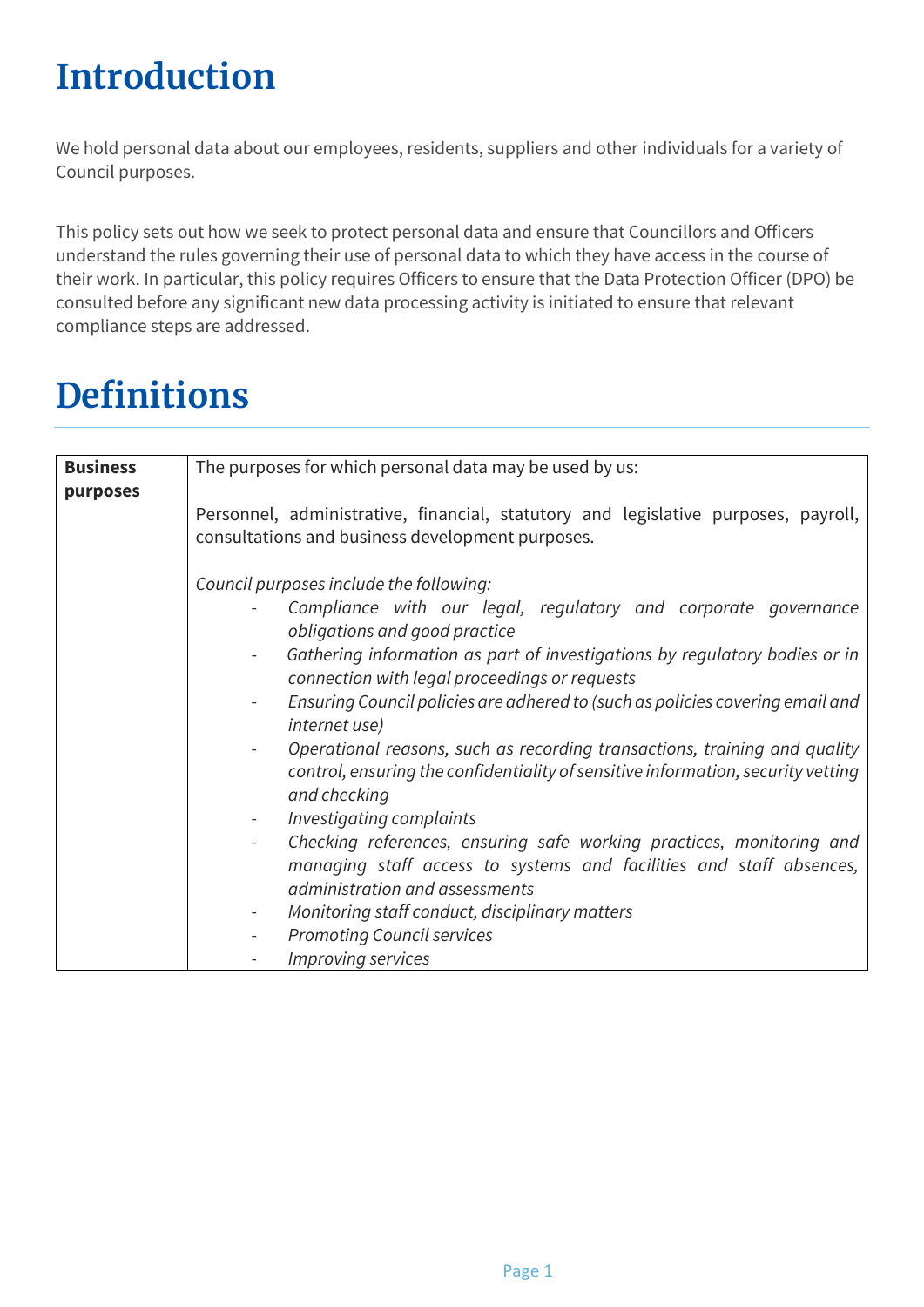| <b>Personal</b> | Information relating to identifiable individuals, such as job applicants, current and                                                                                                                                                                                                                          |  |  |
|-----------------|----------------------------------------------------------------------------------------------------------------------------------------------------------------------------------------------------------------------------------------------------------------------------------------------------------------|--|--|
| data            | former employees, agency, contract and other staff, clients, suppliers and marketing<br>contacts, members of the public, Council service users, residents, market traders, hirers,<br>correspondents                                                                                                           |  |  |
|                 | Personal data we gather may include: individuals' contact details, educational<br>background, financial and pay details, details of certificates and diplomas, education and<br>skills, marital status, nationality, job title, and CV, contact details, correspondence,<br>emails, databases, council records |  |  |
| Sensitive       | Personal data about an individual's racial or ethnic origin, political opinions, religious or                                                                                                                                                                                                                  |  |  |
| personal        | similar beliefs, trade union membership (or non-membership), physical or mental health                                                                                                                                                                                                                         |  |  |
| data            | or condition, criminal offences, or related proceedings-any use of sensitive personal data<br>should be strictly controlled in accordance with this policy.                                                                                                                                                    |  |  |

### **Scope**

This policy applies to all councillors and staff. You must be familiar with this policy and comply with its terms.

This policy supplements our other policies relating to internet and email use. We may supplement or amend this policy by additional policies and guidelines from time to time. Any new or modified policy will be circulated to staff before being adopted.

#### Who is responsible for this policy?

As our Data Protection Officer, the Local Council Public Advisory Service has overall responsibility for the day-to-day implementation of this policy.

# **Our procedures**

#### Fair and lawful processing

We must process personal data fairly and lawfully in accordance with individuals' rights. This generally means that we should not process personal data unless the individual whose details we are processing has consented to this happening.

#### **The Data Protection Officer's responsibilities:**

- Keeping the Council updated about data protection responsibilities, risks and issues
- Reviewing all data protection procedures and policies on a regular basis
- Assisting with data protection training and advice for all staff members and those included in this policy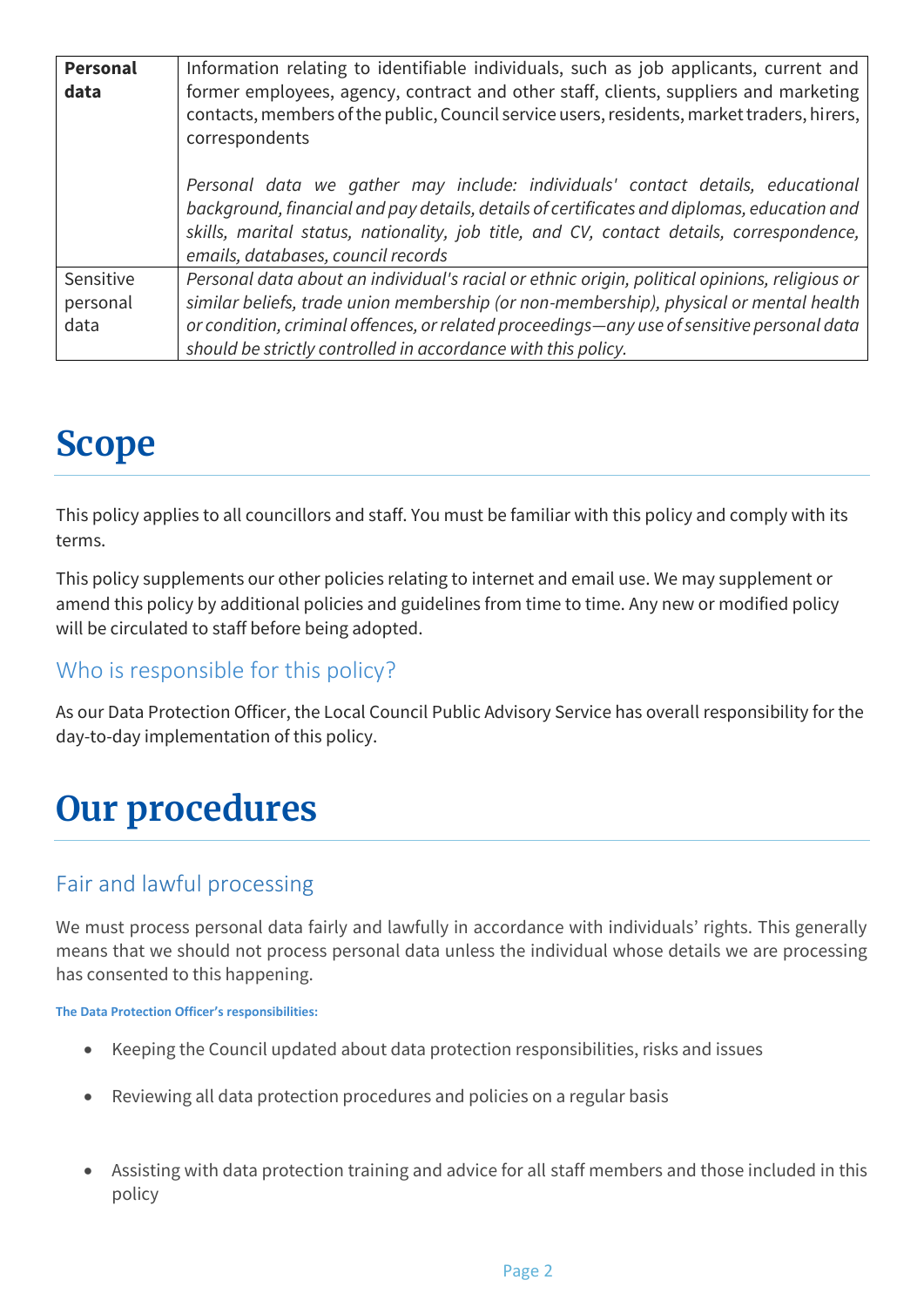- Answering questions on data protection from staff, council members and other stakeholders
- Responding to individuals such as members of the public, service users and employees who wish to know which data is being held on them by WorthParish Council
- Checking and approving with third parties that handle the council's data any contracts or agreement regarding data processing

#### Responsibilities of the IT Manager

- Ensure all systems, services, software and equipment meet acceptable security standards
- Checking and scanning security hardware and software regularly to ensure it is functioning properly
- Researching third-party services, such as cloud services the company is considering using to store or process data

#### Responsibilities of the Officers

- Approving data protection statements attached to emails and other marketing copy
- Addressing data protection queries from clients, target audiences or media outlets
- Coordinating with the DPO to ensure all marketing initiatives adhere to data protection laws and the company's Data Protection Policy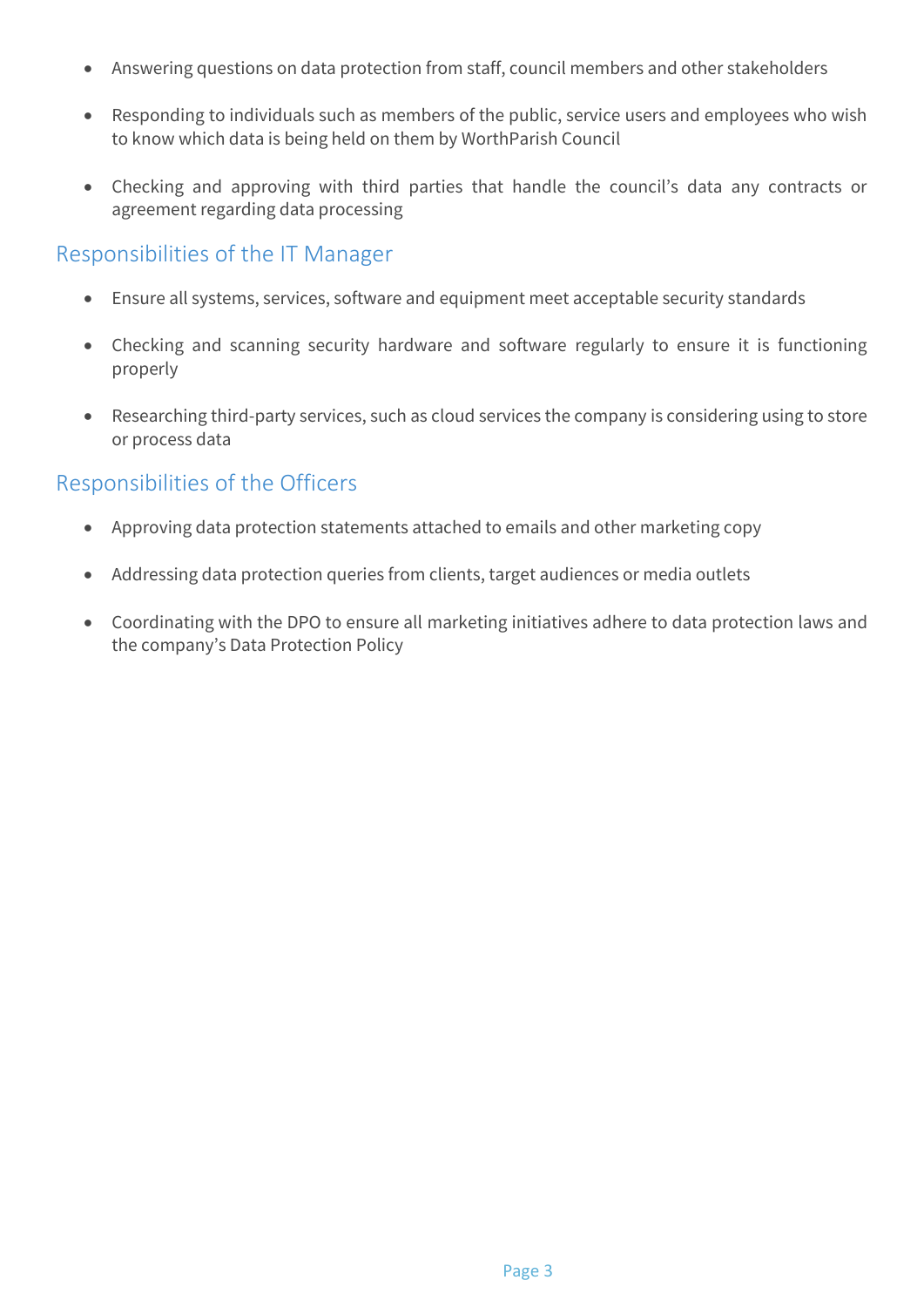- Necessary to deliver our services
- In our legitimate interests and not unduly prejudice the individual's privacy
- In most cases this provision will apply to routine business data processing activities.

Our Terms of Business contains a Privacy Notice relating to on data protection.

The notice:

- Sets out the purposes for which we hold personal data on customers, employees, residents and service users
- Highlights that our work may require us to give information to third parties such as expert witnesses and other professional advisers
- Provides that service users and correspondents have a right of access to the personal data that we hold about them

#### Sensitive personal data

In most cases where we process sensitive personal data we will require the data subject's *explicit* consent to do this unless exceptional circumstances apply, or we are required to do this by law (e.g. to comply with legal obligations to ensure health and safety at work, comply with burial legislation and allotment legislation). Any such consent will need to clearly identify what the relevant data is, why it is being processed and to whom it will be disclosed.

#### Accuracy and relevance

We will ensure that any personal data we process is accurate, adequate, relevant and not excessive, given the purpose for which it was obtained. We will not process personal data obtained for one purpose for any unconnected purpose unless the individual concerned has agreed to this or would otherwise reasonably expect this.

Individuals may ask that we correct inaccurate personal data relating to them. If you believe that information is inaccurate you should record the fact that the accuracy of the information is disputed and inform the DPO, the Local Council Policy Advisory Service.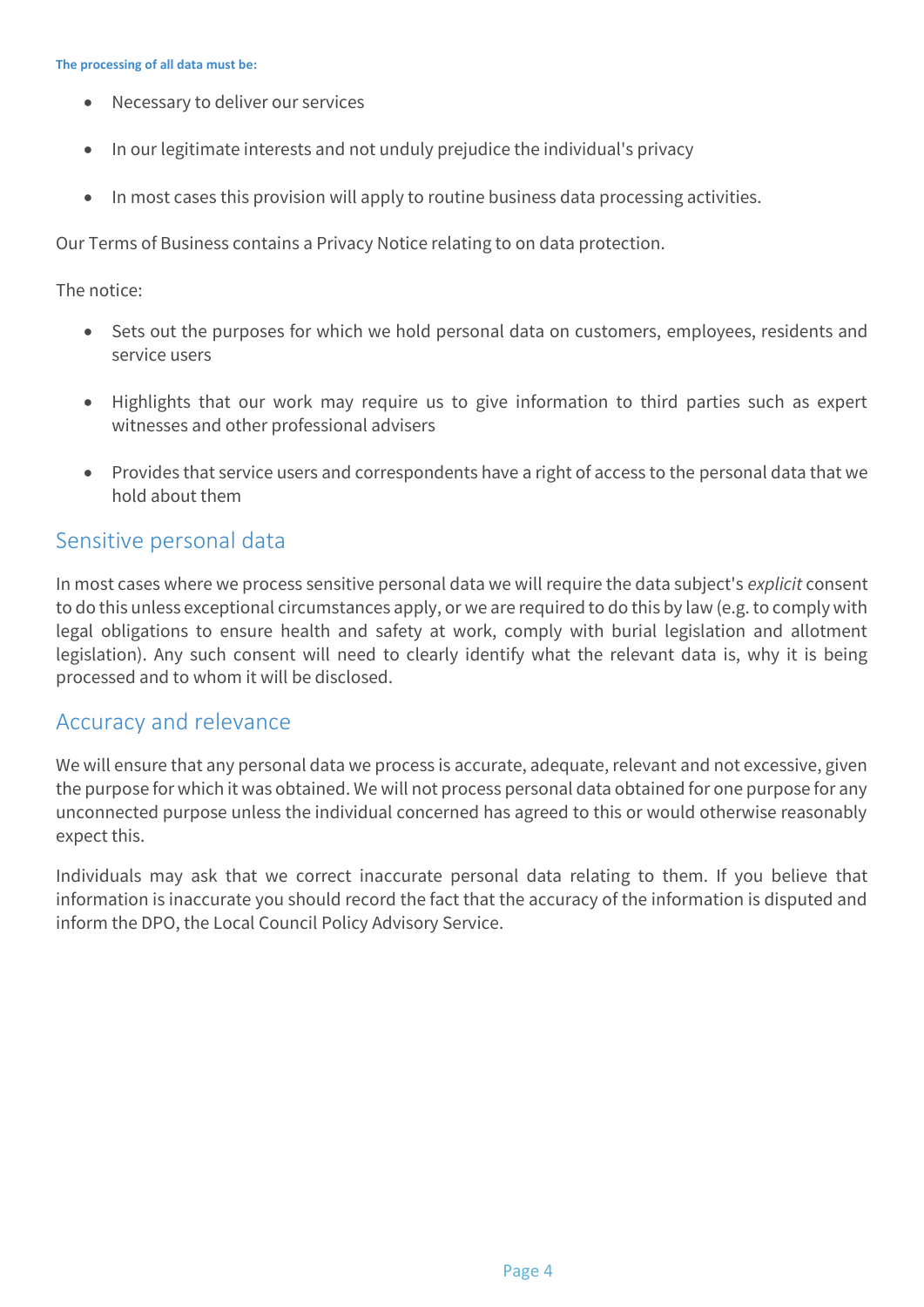#### Your personal data

You must take reasonable steps to ensure that personal data we hold about you is accurate and updated as required. For example, if your personal circumstances change, please inform the Data Protection Officer so that they can update your records.

#### Data security

You must keep personal data secure against loss or misuse. Where other organisations process personal data as a service on our behalf, the DPO will establish what, if any, additional specific data security arrangements need to be implemented in contracts with those third party organisations.

#### Storing data securely

- In cases when data is stored on printed paper, it should be kept in a secure place where unauthorised personnel cannot access it
- Printed data should be shredded when it is no longer needed
- Data stored on a computer should be protected by strong passwords that are changed regularly. We encourage all staff to use a [password manager](http://cybersecurityzen.com/cybersecurity/keep-data-safe-rise-password-managers-1654/) to create and store their passwords.
- Data stored on CDs or memory sticks must be locked away securely when they are not being used
- The DPO must approve any cloud used to store data
- Servers containing personal data must be kept in a secure location, away from general office space
- Data should be regularly backed up in line with the council's backup procedures
- Data should never be saved directly to mobile devices such as laptops, tablets or smartphones
- All servers containing sensitive data must be approved and protected by security software and strong firewall.

#### Data Retention

We must retain personal data for no longer than is necessary. What is necessary will depend on the circumstances of each case, taking into account the reasons that the personal data was obtained, but should be determined in a manner consistent with our data retention guidelines.

## **Subject Access Requests**

Please note that under the Data Protection Act 1998, individuals are entitled, subject to certain exceptions, to request access to information held about them.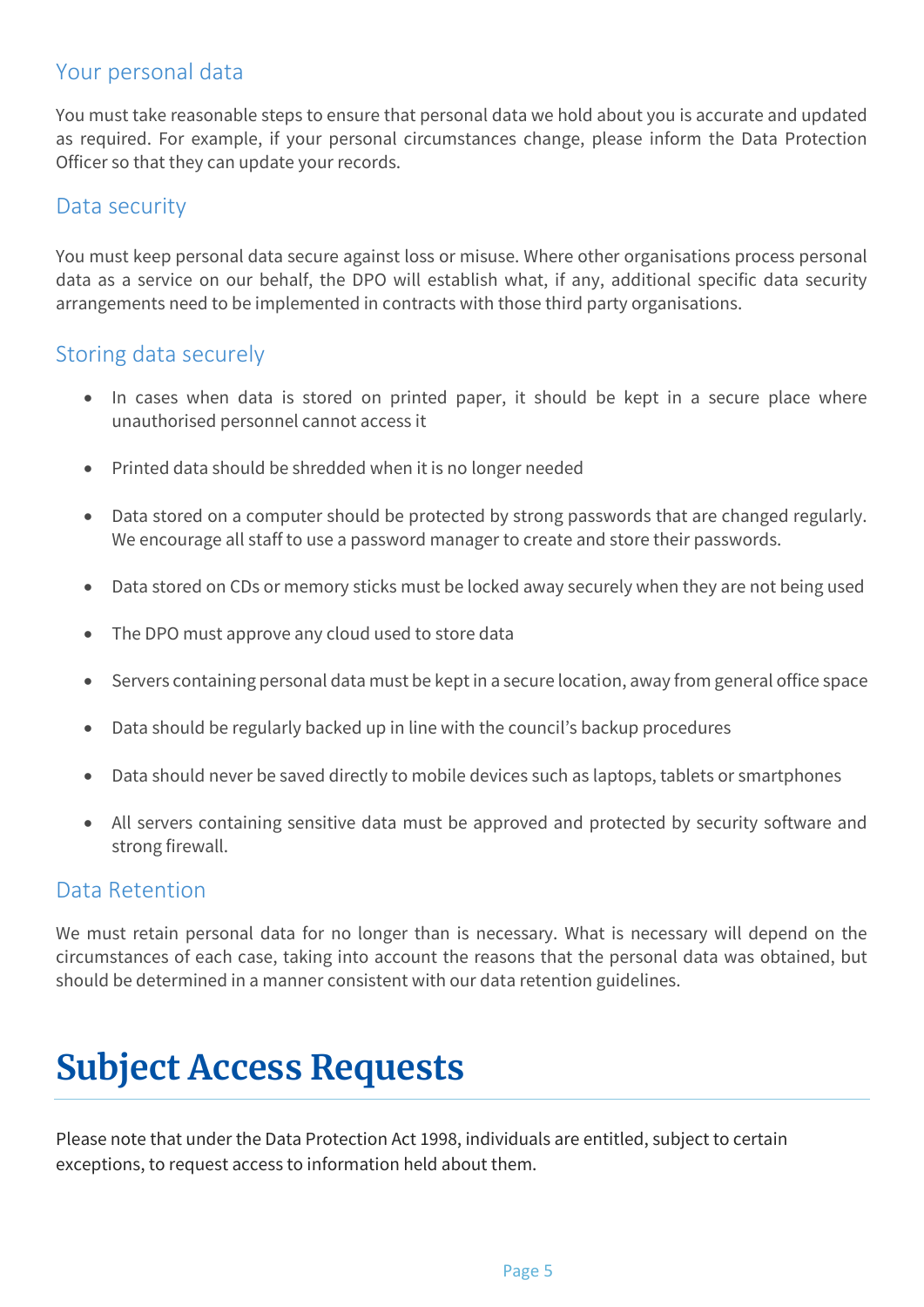If you receive a subject access request, you should refer that request immediately to the DPO. Who may ask you to help us comply with those requests.

Please contact the Data Protection Officer if you would like to correct or request information that we hold about you. There are also restrictions on the information to which you are entitled under applicable law.

#### Processing data in accordance with the individual's rights

You should abide by any request from an individual not to use their personal data for direct marketing purposes and notify the DPO about any such request.

Do not send direct marketing material to someone electronically (e.g. via email) unless you have an existing business relationship with them in relation to the services being marketed.

Please contact the DPO for advice on direct marketing before starting any new direct marketing activity.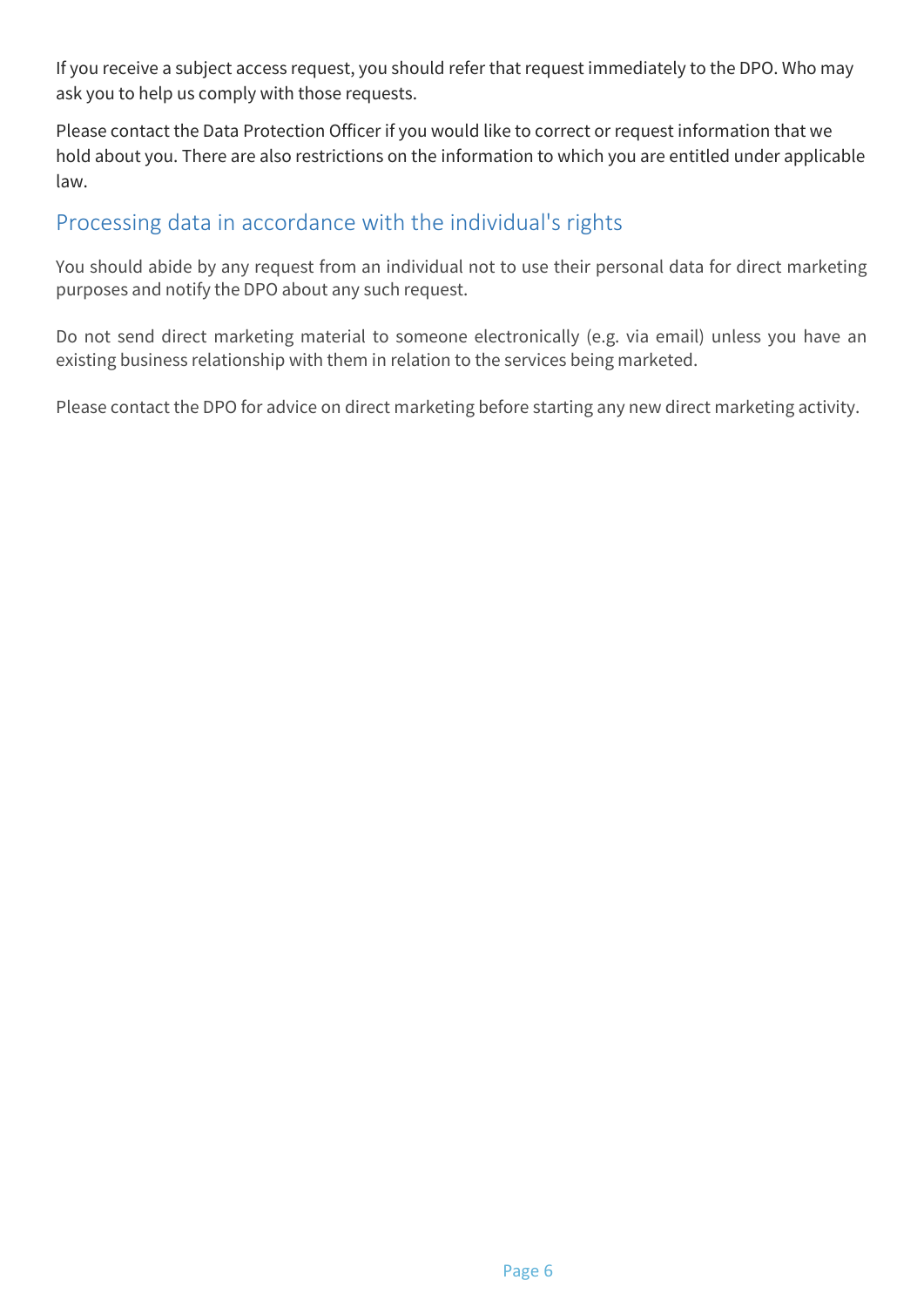### **Training**

All staff will be briefed on this policy. New joiners will receive training as part of the induction process. Further training will be provided at least every two years or whenever there is a substantial change in the law or our policy and procedure.

Completion of training is compulsory.

## **GDPR and Data Protection Act Provisions**

Where not specified previously in this policy, the following provisions will be in effect on or before 25 May 2018.

#### Privacy Notice - transparency of data protection

Being transparent and providing accessible information to individuals about how we will use their personal data is important for our organisation. The following are details on how we collect data and what we will do with it:

| What information is being collected?                          | WorthParish Council does not routinely collect information. The<br>Council receives various requests covering various subjects from<br>various people and organisations. |
|---------------------------------------------------------------|--------------------------------------------------------------------------------------------------------------------------------------------------------------------------|
| Who is collecting it?                                         | See above - not applicable                                                                                                                                               |
| How is it collected?                                          | See above - not applicable                                                                                                                                               |
| Why is it being collected?                                    | See above - not applicable                                                                                                                                               |
| How will it be used?                                          | Information received will only be used for the specific purpose to<br>which it refers.                                                                                   |
| Who will it be shared with?                                   | If necessary, other Councillors and the Clerk to the Council. If needs<br>to go further consent will be asked requested or any idenitfying<br>festures redacted.         |
| Identity and contact details of<br>data<br>any<br>controllers | All Councillors (see WorthParish Council website) and the Clerk to<br>WorthParish Council.                                                                               |
| Retention period                                              | As per Guidance.                                                                                                                                                         |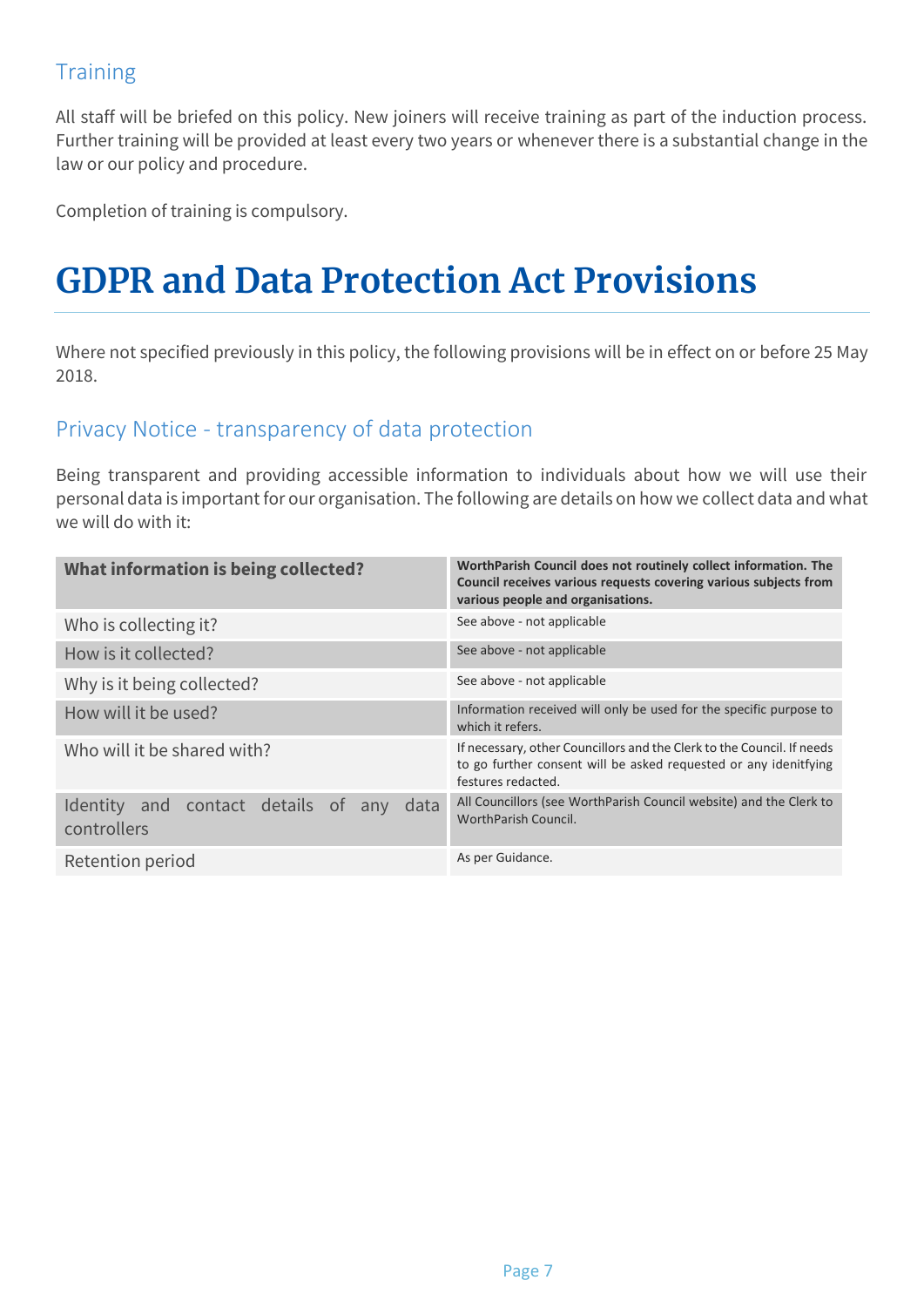#### Conditions for processing

We will ensure any use of personal data is justified using at least one of the conditions for processing and this will be specifically documented. All staff who are responsible for processing personal data will be aware of the conditions for processing. The conditions for processing will be available to data subjects in the form of a privacy notice.

#### Justification for personal data

We will process personal data in compliance with all six data protection principles.

We will document the additional justification for the processing of sensitive data and will ensure any biometric and genetic data is considered sensitive.

#### Consent

The data that we collect is subject to active consent by the data subject. This consent can be revoked at any time.

#### Criminal record checks

Any criminal record checks are justified by law. Criminal record checks cannot be undertaken based solely on the consent of the subject.

#### Data portability

Upon request, a data subject should have the right to receive a copy of their data in a structured format. These requests should be processed within one month, provided there is no undue burden and it does not compromise the privacy of other individuals. A data subject may also request that their data is transferred directly to another system. This must be done for free.

#### Right to be forgotten

A data subject may request that any information held on them is deleted or removed, and any third parties who process or use that data must also comply with the request. An erasure request can only be refused if an exemption applies.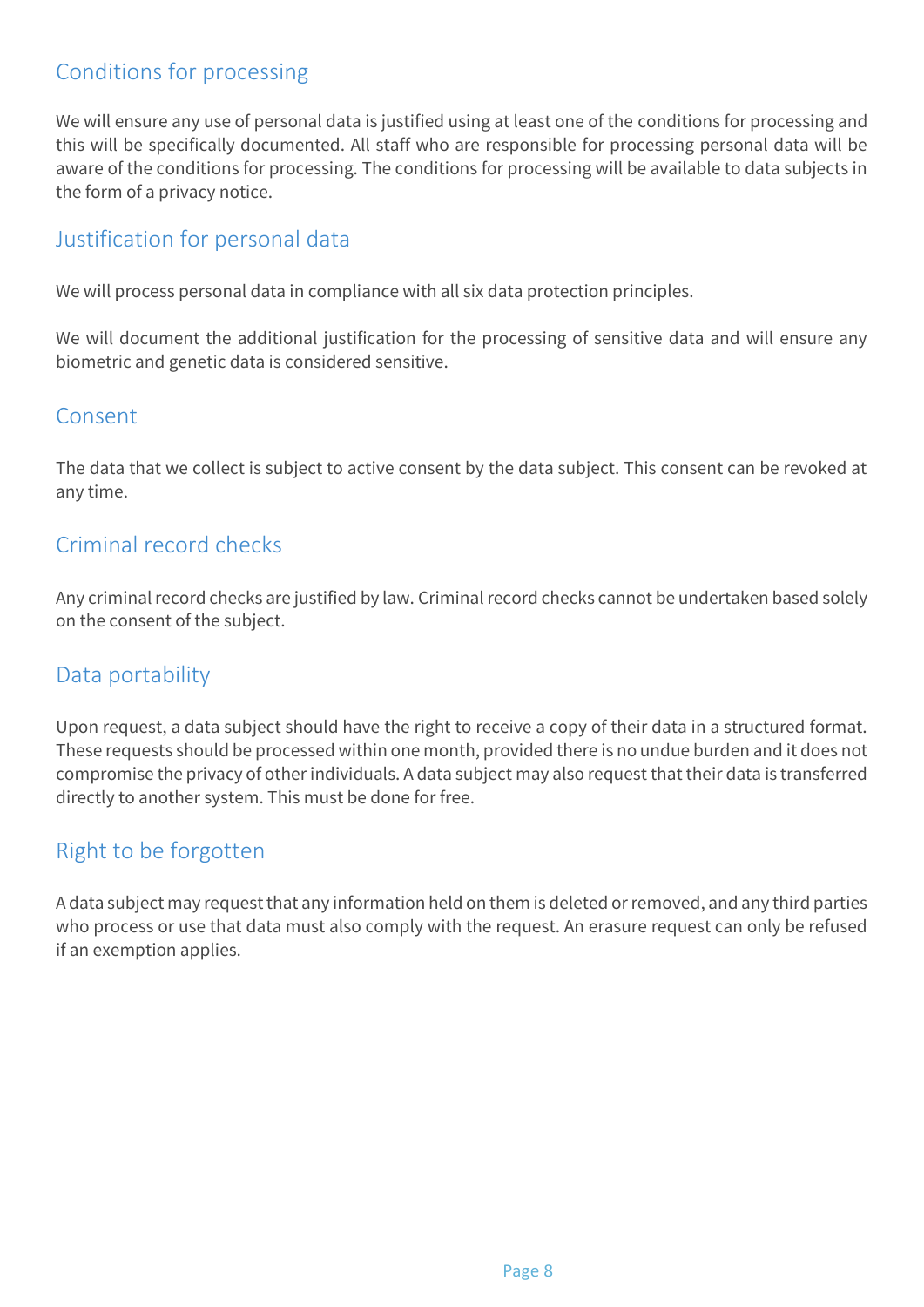#### Privacy by design and default

Privacy by design is an approach to projects that promote privacy and data protection compliance from the start. The DPO will be responsible for conducting Privacy Impact Assessments and ensuring that all IT projects commence with a privacy plan.

When relevant, and when it does not have a negative impact on the data subject, privacy settings will be set to the most private by default.

#### Data audit and register

Regular data audits to manage and mitigate risks will inform the data register. This contains information on what data is held, where it is stored, how it is used, who is responsible and any further regulations or retention timescales that may be relevant.

#### Reporting breaches

All members of staff have an obligation to report actual or potential data protection compliance failures. This allows us to:

- Investigate the failure and take remedial steps if necessary
- Maintain a register of compliance failures
- Notify the Supervisory Authority (SA) of any compliance failures that are material either in their own right or as part of a pattern of failures

Please refer to our Compliance Failure Policy for our reporting procedure.

#### Monitoring

Everyone must observe this policy. The DPO has overall responsibility for this policy. They will monitor it regularly to make sure it is being adhered to.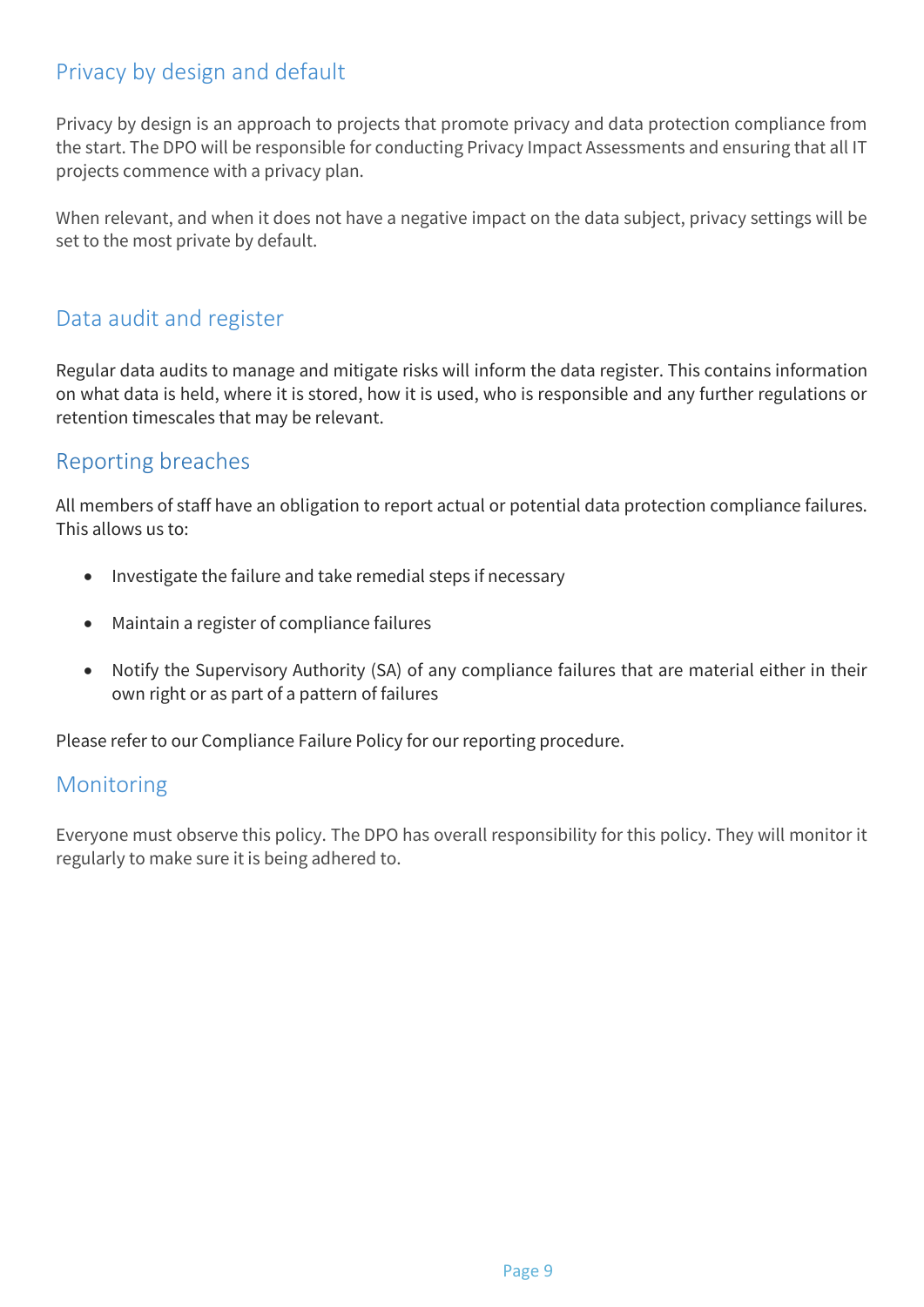# Consequences of failing to comply

We take compliance with this policy very seriously. Failure to comply puts both you and the organisation at risk.

The importance of this policy means that failure to comply with any requirement may lead to disciplinary action under our procedures which may result in dismissal. A solicitor in breach of Data Protection responsibility under the law or the Code of Conduct may be struck off.

If you have any questions or concerns about anything in this policy, do not hesitate to contact the DPO.